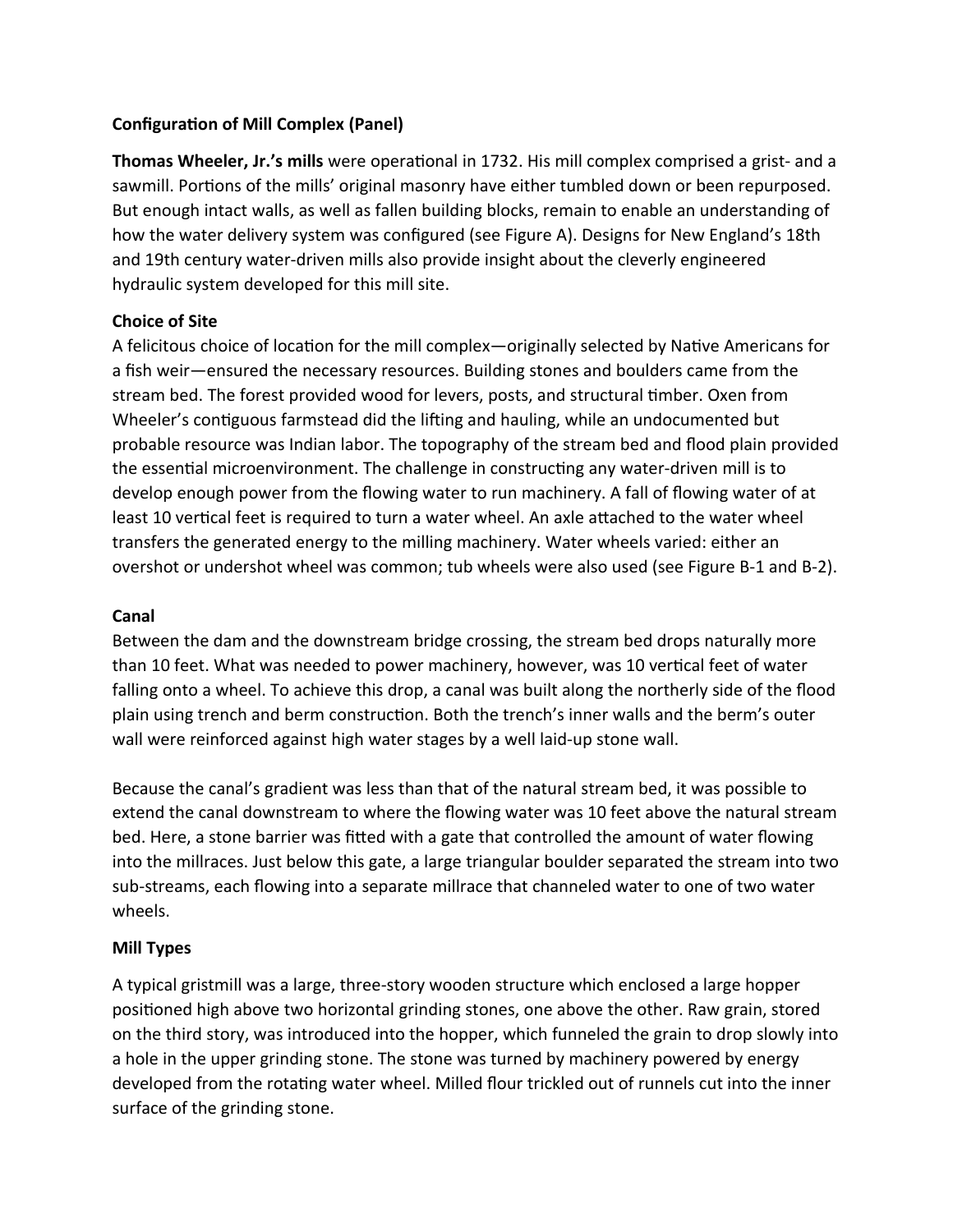A sawmill (see Figure C), on the other hand, often was not fully housed but comprised of a long, narrow, horizontal platform (C-1) erected over the stream on supporting posts or walls set into the stream bed. It might have a roof to protect workers and machinery from weather but usually had no side walls. A vertically mounted saw blade (C-2) was positioned within the platform. The water wheel (C-3), turned by water flowing along the millrace (C-4) under the platform, created energy which was transferred by the wheel's axle to machinery (C-5) that moved the saw blade up and down.

At our mill, a cut log (C-6), felled in wintertime, was floated along the canal from the millpond to the mill gate, where it was introduced directly onto a sliding log carriage (C-7) that moved the log into the teeth of the saw blade. Sawn lumber would come to rest on the downstream end of the platform.

#### **Gates**

The height and rate of flow of water supplying these two milling operations was controlled by two, or possibly three, gates: a main gate; a mill gate; and likely a canal gate.

The main gate (see Figure A), built into the southeasterly end of the wide stone and earthen dam, controlled the water level in the mill pond behind the dam. Much of the stonework that formed this gate has tumbled down. It was repaired with concrete in the earlier part of the last century, and again in the 1990s by prisoners from the Concord Reformatory. Later floods have breached this side of the dam again.

The dam's northeasterly end, where the canal begins, contains a second portal. At this writing, a beaver lodge obstructs this portal making it impossible to determine whether a second gate existed there. One function of this portal, however, was to allow a log to pass into the canal, where it would float to the sawing platform.

The mill gate (see Figure A), located at the end of the canal, regulated the height of water in the canal to facilitate passage of a log from the canal onto the milling platform. As water that had propelled the log along the canal flowed over the gate, it was separated into two sub-streams as discussed above.

#### **Races**

The southerly sub-stream flowed over a smooth outcrop of bedrock towards the gristmill. Two low extant masonry walls directed the stream to a drop-off where the water fell vertically onto a horizontally-positioned tub wheel (see Figure B) located within the grist-millrace. This wheel developed the power to run the gristmill machinery. The tub wheel's masonry enclosure remains intact, as does the gristmill's square masonry foundation with large chimney base at its back, set just above the millrace embankment.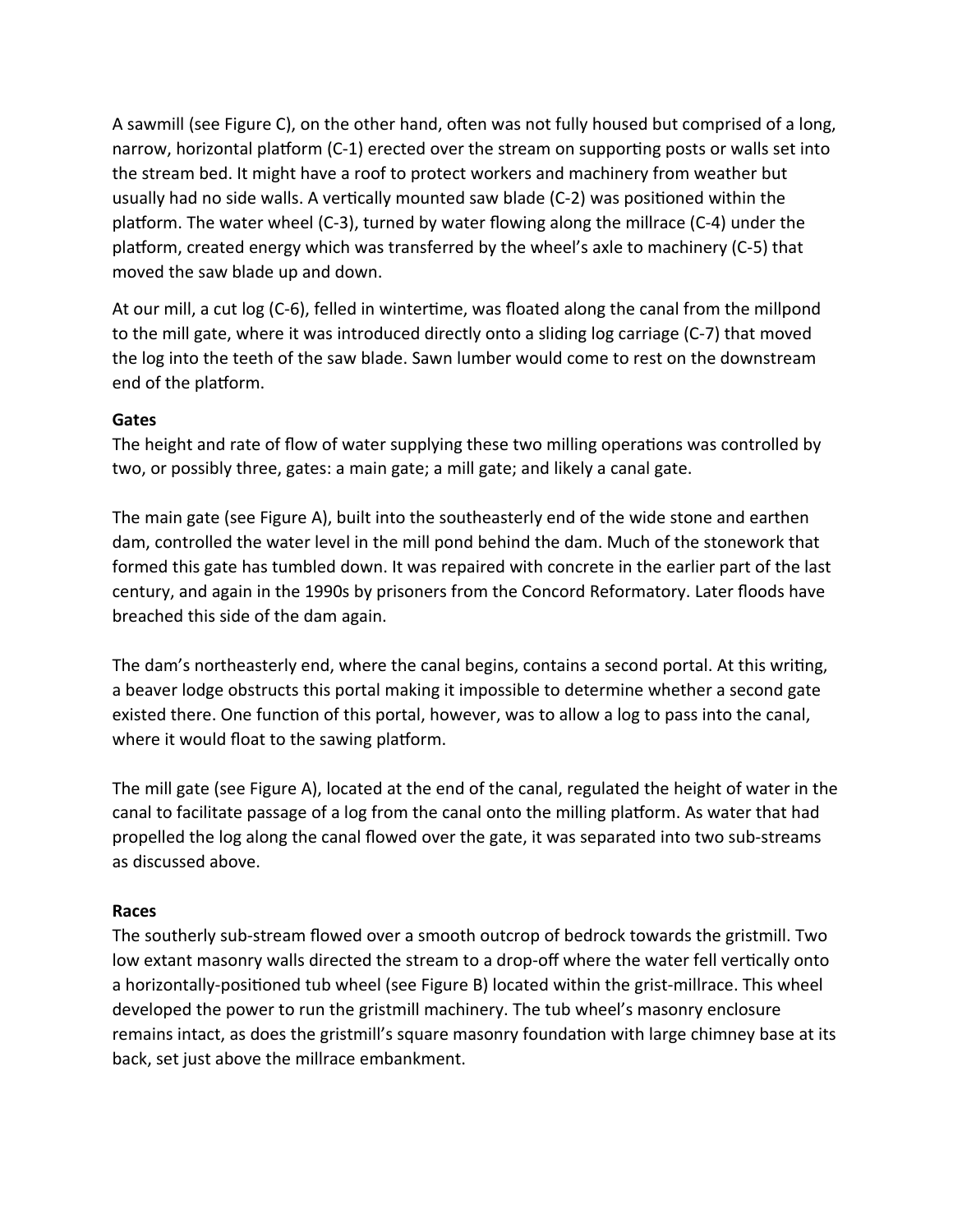Nothing but rubble remains in the channel where the sawmill was likely located. The wheel was either an over- or undershot wheel (see Figure B), and the water drop likely exceeded the necessary 10 feet. The wooden log carriage received a log as it passed onto the platform and carried it into the blade that milled it into lumber. Two extant tailraces show where water from the two sub-streams flowed back into the brook's main stream bed.

The sawmill's location has been inferred from a combination of remaining structures: the canal, the mill gate, the triangular stone that divided the stream, the northerly millrace flowing from that stone, and a stone socket cut into a level stone bed within the sawmill's tailrace. This socket was likely the pivot hole for a crane. Such a crane would have lifted sawn lumber off the milling platform and swung it to the higher ground above the partially collapsed foundation wall beside the tail race. The socket's position indicates where the water wheel, milling machinery, and saw blade were located.

#### **Other Structures**

An additional stone foundation—likely for the wood turning shop—as well as rusted circular remains of the tub wheel's housing and other bits of mill machinery exist at the site. Masonry portions of the canal, millraces, gates, and building foundations were restored in 2008 and 2009 with a grant from the Community Preservation Committee. Remaining restorations were halted due to increased hazard of frequent, unusually high floods. Until the dam is reconstructed with modern gates, the remaining masonry reconstruction will not be undertaken.

#### **Information Panel for the Wheeler Mills (McElroy NEARA)**

Thomas Wheeler, Jr., of Concord, believed to have been a relative of Capt. Thomas Wheeler, also of Concord, had the mill complex fully operational by 1732. The location is most suitable for mills. Here, the natural topography of the streambed, with its gently sloping wooded banks, favored the construction of a canal along the northerly stream bank configured to supply water to the downstream sluices and gates, with a height of fall sufficient to power two mills.

The dam that is now called the Robbins Mill Dam, owing to changes in ownership over the years, was originally the Blood family's dam. There is no recorded deed of ownership. They may have been squatters who converted an earlier Indian fish weir into a stone and earthen dam, thereby creating the mill pond behind it. In any case, Thomas Wheeler's Blood grandmother left the land on which the dam sits to him on her death. It is likely she had the land as dowry when she married Thomas' grandfather. Thomas acquired the abutting land through a Concord lottery and by trading lots until he had acquired several hundred abutting acres that included the entire mill complex plus additional land along the southerly side of the brook, some of which includes the Indian sites.

The mill complex is itself a marvel of hydrological engineering. The ten-foot drop needed for sufficient head to turn a mill wheel existed along the natural gradient of the streambed between the dam and the present footbridge. But to get a vertical ten-foot drop, a canal was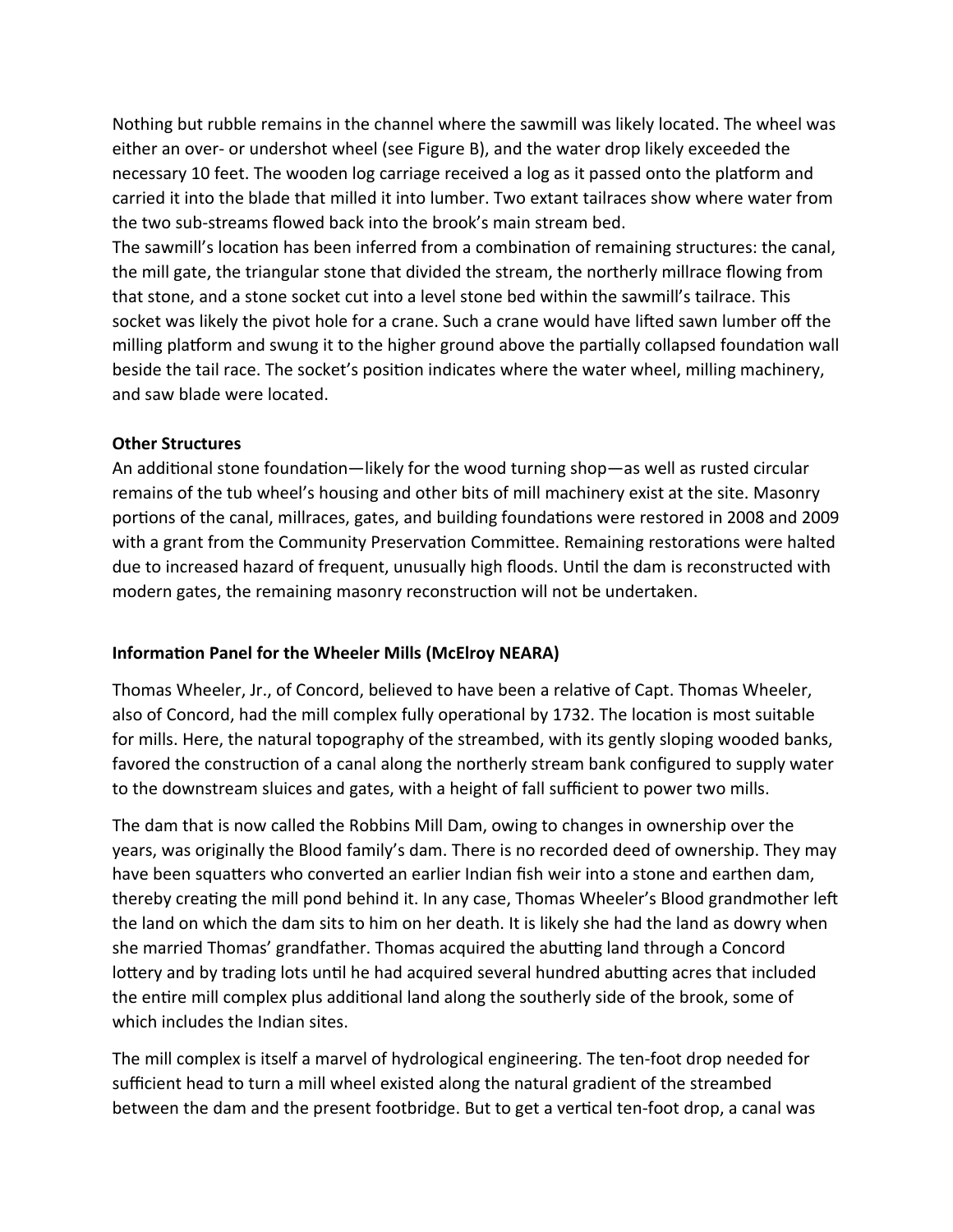built along the north bank of the brook such that the gradient was enough for water to flow, and the length below the dam was enough to achieve the necessary vertical drop.

The dam was fitted with two mill pond outlets. The main gate controlled the height of water in the millpond and drained off excess water during flood stages. The other gateway, at the entrance to the canal (whether with or without a gate is not clear), controlled the amount of water flowing through the canal so as to maintain sufficient height to float logs from the mill pond, along the canal, to the edge of the milling platform.

At the downstream end of the canal, a lower gate controlled the rate and height of water flow. After passing through this lower gate, the water was divided into two smaller streams, each of which powered one mill wheel. The southerly stream was directed to a tub wheel which powered the grist mill machinery; the northerly stream turned either an undershot or overshot wheel that provided power to the sawing machinery. (See figure 4, a schematic of the Mills complex)

Much of this operation has been deduced from the stone remains that were found within the mill complex. The stonework of the original gates, though damaged, is clearly identifiable. A huge boulder in midstream below the lower gate, together with a low retaining wall, was used to divide the water into two streams, and the stone masonry housing for the tub wheel was located in the southerly sluiceway. This housing in turn was located next to a fairly large building foundation containing a huge chimney base, indicating that the building was heated, and sturdily enough built to house the grist milling machinery and hoppers. A tail race below the tub wheel enclosure led water back to the main brook stream. Rusted curved metal housing parts have been found near the mill foundation.

The configuration of the saw mill machinery is less obvious, but photos of such mills from the period indicate that saw mills usually only contained a platform, level with the water floating the un-milled logs, posts in the sluiceway below to support the platform, and a rough roof to keep the operation dry. At the location where the platform would have been, there is the necessary ten-foot vertical drop.

A wheel located just below this drop would have powered the machinery necessary for the sawing operation; a large stone socket was found in the correct location for supporting a crane that lifted milled lumber from the platform and swung it into some kind of warehouse, remains of which have also been found. In line with this socket is the beginning of the tail race that led the saw mill's used water back to the brook streambed.

It may become feasible, if/when the Town can be induced to restore the dam, to reconstruct the damaged stonework so that it can once again allow water to flow through the system as it once did. This site then would become the jewel in the crown of the TTT. Many hours and not a little research into period mills have been spent sorting out how this water delivery system was configured so as to power two mills with the same water. The whole is an ingenious piece of hydrological engineering, beginning with the conversion of a pre-existing Indian fish weir, then